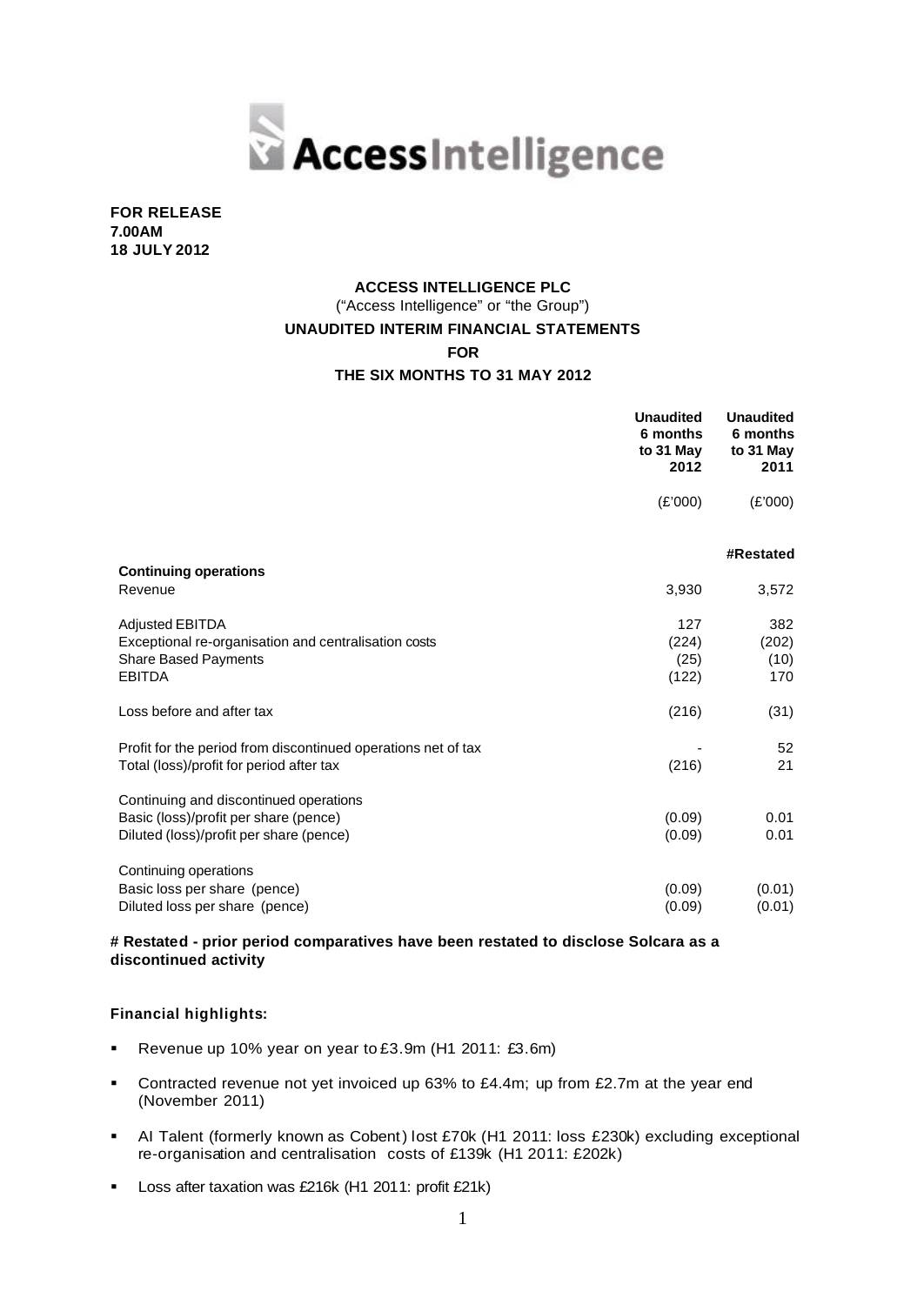- **Cash balance at 31 May 2012 £3.2m (H1 2011: £2.7m)**
- ß £250k received July 2012 from Solcara sale escrow
- ß Recurring revenue of £2.7m (H1 2011: £2.4m), being 68% (H1 2011: 65%) of total revenue

## **Operation highlights:**

**For further information:**

- ß Significant investment in Group functions including a development cent re in York
- ß Rebranding the Group rebranded under the "AI" banner Cobent and MS2M became AI Talent and AI TrackRecord respectively; Due North's private sector offering is branded AI Procurement and Willow Starcom's south of England offering is AI Cloud
- ß Appointment of Kole Dhoot to the Board, as CFO, on 6 March 2012

Michael Jackson, Executive Chairman, commented: "2012 is a year of investment to accelerate the Group's topline growth, product innovation and integrated Governance, Risk and Compliance GRC offering. Whilst AI Talent has suffered some set backs with personnel, the product is continually improving and sales in its target regulated markets are gaining momentum. The Group is already benefitting from the initial phases of the investment planned over the next six months, with revenue yet to be recognised now £7.1m up from £5.4m at the year end. Since the half year, we are also delighted that AI ControlPoint has signed new deals with a total contract value of £260k. The Board believes 2012 will be transformational, with significant investment in product development, group marketing and organisational capabilities which will be crucial to create long term shareholder value."

| Access Intelligence plc              | 0207 400 0485 |
|--------------------------------------|---------------|
| Michael Jackson (Executive Chairman) |               |
| Joanna Arnold (COO)                  |               |
| Kole Dhoot (CFO)                     |               |
| <b>Northland CP</b>                  | 020 7796 8800 |
| Shane Gallwey / Katie Shelton        |               |
| <b>Cubitt Consulting</b>             | 020 7367 5100 |
| Gareth David / Madeline Douglas      |               |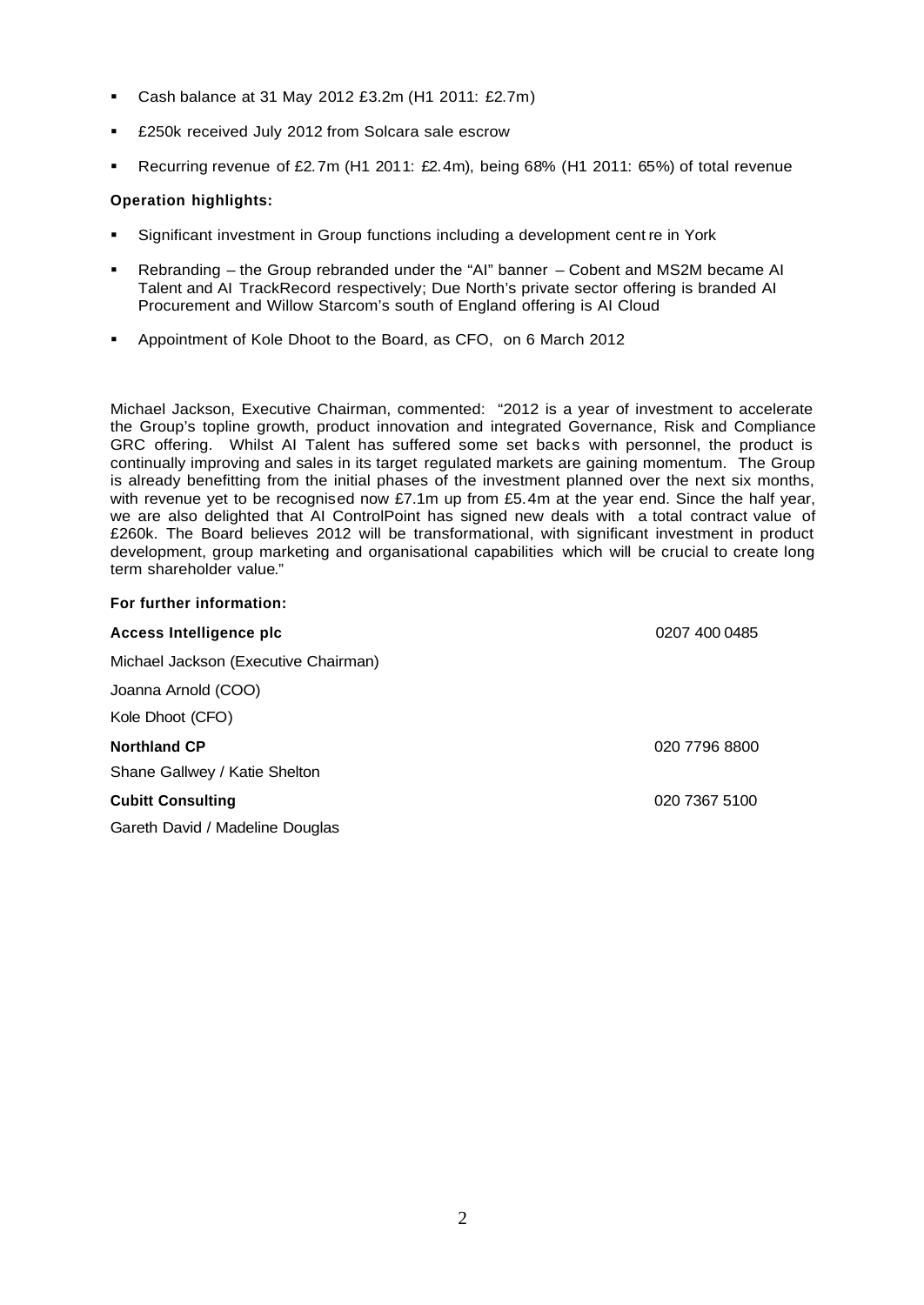### **Chairman's Statement**

I am pleased to announce our results for the 6 months ended 31 May 2012. These results have been impacted by the investment to accelerate sales growth and drive further Group product innovation. Whilst AI Talent continues its recovery, progress has been slower that anticipated with some exceptional restructuring costs relating to personnel and centralisation.

### **Results**

Group revenue was up by 10% to  $£3,930,000$  (H1 2011:  $£3,572,000$ ). The Group's operating loss before taxation was £198,000 (H1 2011: profit £41,000). In arriving at the operating loss we have charged £76,000 (H1 2011: £129,000) for the depreciation and amortisation and £25,000 (H1 2011: £10,000) for share-based payments.

Cost of sales increased to £1,300,000 (H1 2011 £1,106,000) due to messaging costs at AI ControlPoint and high sub-contractor costs, in part driven by volume of activity but also a high rate per message. Messaging services were tendered resulting in a 76% reduction in ongoing costs, while sub contractors have now been replaced by permanent hires.

Operating costs rose to £2,502,000 (H1 2011 £2,085,000), reflecting the significant investment made in central functions as well as at subsidiary operating level. The Group is now supported by a full time CFO, CTO and CMO while the subsidiaries have also added expertise in sales, development and training.

Operating losses at AI Talent have decreased to £70,000 (H1 2011: loss £230,000) excluding exceptional costs of £139,000 (H1 2011: £202,000) relating to the re-organisation and centralisation of the company, moving location to AI's head offices.

The basic loss per share was 0.09p (H1 2011: earnings 0.01p). The Group had net cash at the end of the period of £3,192,000 (H1 2011: £2,745,000).

On 20 April 2012, an annual dividend of 0.2 pence per share was paid, following shareholder approval at our General Meeting in April 2012.

### **Strategy**

2012 is a year of investment for Access Intelligence Plc as we move the Group to a more integrated, sustainable entity. Our solutions are uniquely positioned to take advantage of the growing Governance, Risk and Compliance (GRC) market and in order to take advantage of it, we have had to invest heavily in product redevelopment, sales and marketing and group execution. We have therefore taken the strategic decision to forego short term profits to transform the long-term shareholder value of the Group through investment in product innovation and new market development.

This is a pivotal year for the Group, but we have not lost sight of our overall strategy, to combine growth through the organic sales of our best of breed solutions with complementary acquisitions in the GRC space. The product portfolio offers a strong bedrock on which to build dynamic and competitive Software-as-a-Service propositions providing the Group with sustainable profits and long-term growth in shareholder value.

Whilst the cost of investment has an immediate impact on profitability, the associated benefit takes increased time to reflect revenues. This delayed visibility is even more marked in the Software-as-a-Service business model, as the full benefits of a sale are not as immediately evident as in traditional licence sales, though much greater shareholder value is created. In the first half £2,681,000 (H1 2011: £2,387,000) was derived from recurring revenues.

Research and development is essential to the Group's transformation and during the first half of 2012 we have expensed £439,000 (H1 2011: £318,000). An important investment this year has been the creation of a development centre in York that will service all of the software divisions. The investment is crucial to long-term value creation as we integrate the Group solutions, reduce key man risk and focus on product innovation and quality management. In the first half, we have redeveloped legacy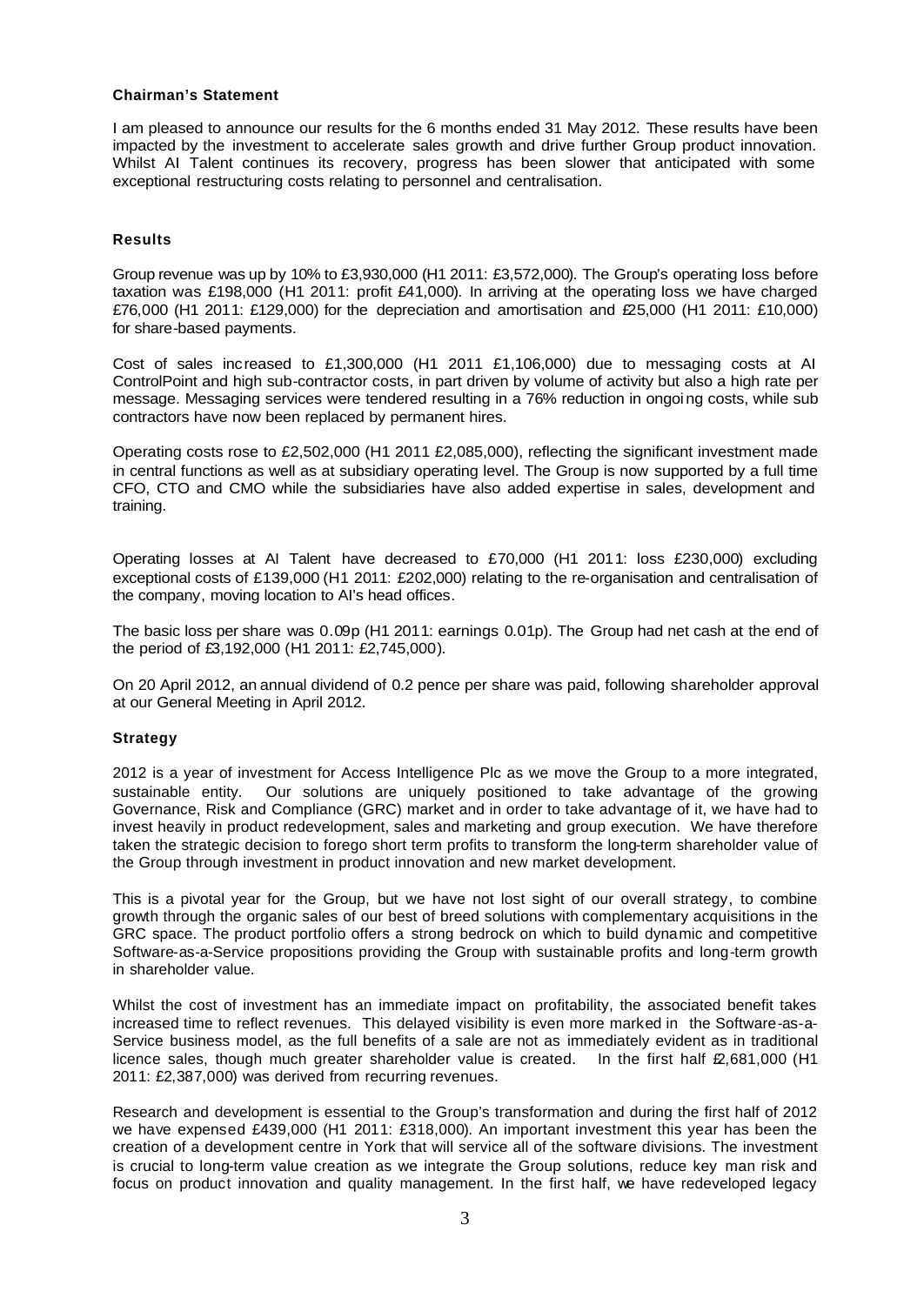products, delivered new modules to market and taken the first steps bwards an integrated GRC solution.

Whilst Public sector decision making remains slow, we continue to see strong demand for our products due to their cost saving and risk mitigating nature. Brand recognition in the Private Sector is constantly growing with new customers including BP, InterContinental Hotels Group and Next Retail.

### **AI Talent**

The trading losses and turnaround costs of AI Talent have reduced and we have consolidated its location into the AI Head Offices in London, incurring exceptional charges for changes in personnel and office closure costs. Exceptional costs amounting to £139,000 (H1 2011: £202,000) combined with operating losses of £70,000 (H1 2011: loss £230,000) to produce a loss for the period of £209,000 (H1 2011: £432,000).

### **The half year in focus**

## **1. GRC Software Portfolio:**

**AIMediaComms:** The launch of two new modules, "Zetter's Online" and "Freedom of Information" broadens the offering into the lucrative public affairs market. AIMediaComms had a strong start to the year, with the addition of 22 new name accounts including four in the private sector. Public sector budget cuts continue to impact the customer base but to a lesser extent than last year.

**Due North:** The inherent cost saving benefits of our procurement and contract management tools continues to support sales into the public sector, although there is a continued slow-down in decisionmaking. The new investment in sales and marketing has resulted in a strong private sector pipeline. The development of the private sector product, AI Procurement continues, whilst Due North's public sector product ProContract has had a completely new user interface refresh. The business continues to perform well with 17 new name accounts in the first half, including Next Retail, The Environmental Agency and a number of London boroughs.

**AI Talent**: Progress at AI Talent has been slower than expected but the business has now been integrated into Head Office with success. Sales are focused on niche regulated markets where AI Talent's Learning Compliance Suite is best of breed.

**AI TrackRecord:** Continues to consolidate its strong relationships with leading financial institutions RBS and Aviva. Its leading risk and compliance monitoring tool represents an exciting opportunity for the group and work begins on building an integratable product in the second half.

**AI ControlPoint:** Offers incident management software to the Oil & Gas, Financial Services and Transport industries. We have invested heavily in this embryonic division to capitalise on its first mover advantage in a new market. Investment in sales and marketing has paid dividends with new customer acquisitions including BP, Altor and InterContinental Hotels Group.

### **2. IT Support Services**

**Willow Starcom:** The transition from the difficult hardware maintenance market to delivering cloud services directly to SME customers has reinforced this business for the future. Furthermore, Willow provides key hosting and 24/7 support services to the Group customer base under the AI Cloud brand.

### **Directors and Senior Management**

On 6th March 2012 Kole Dhoot joined the PLC board as CFO, having previously worked for Fizzback, which was successfully sold to Nice Systems in Autumn 2011. Before that Kole was CFO of Hospedia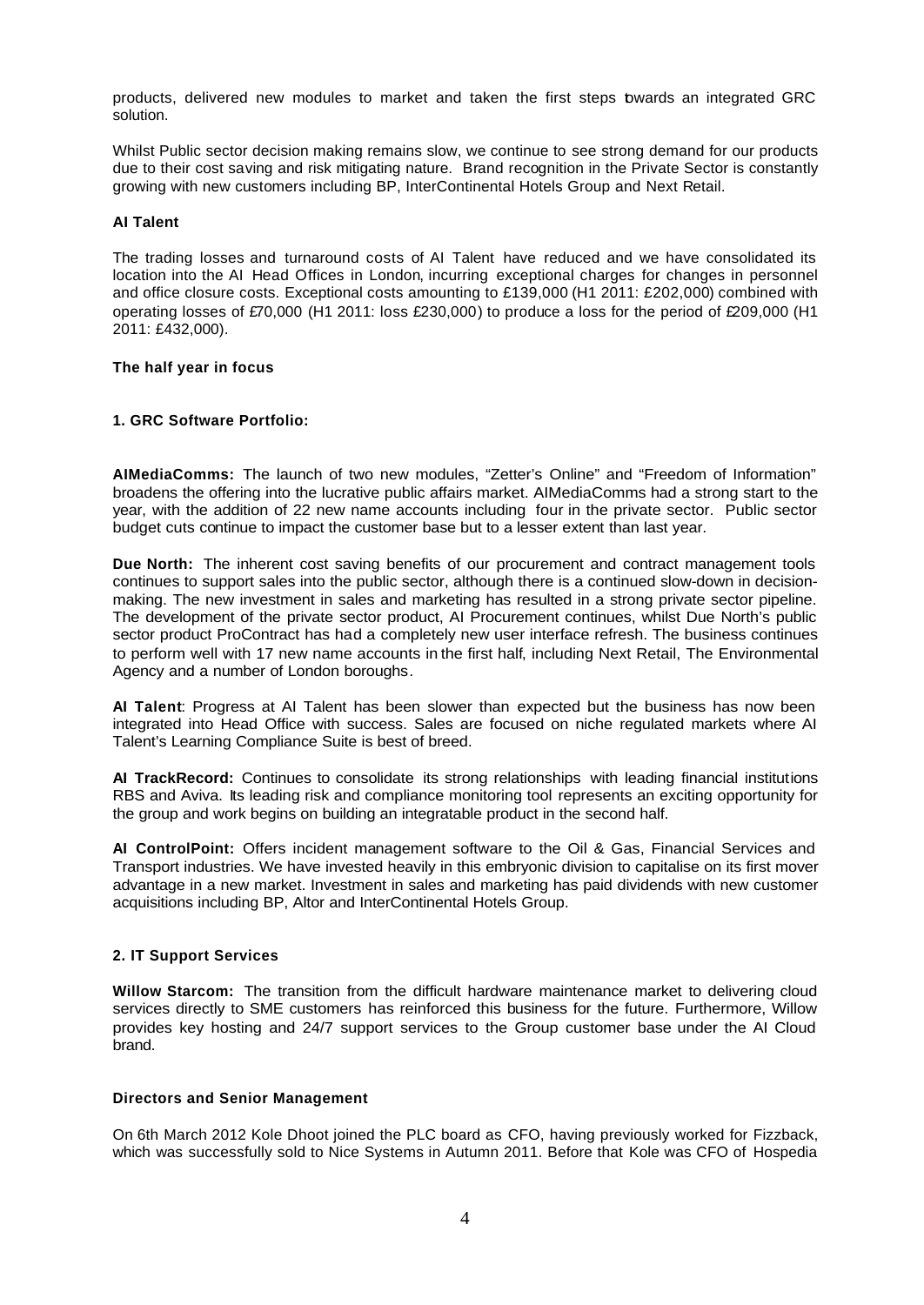where he was a key member of the executive team managing the business. Kole is a Fellow of the Institute of Chartered Accountants in England and Wales (ICAEW).

## **Current Trading**

In a difficult economic climate, our SaaS business model has proven robust as customers reduce large capital expenditure. Despite these difficult market conditions, we have had high-profile contract wins in the public and private sectors, with contracted revenue not yet invoiced up 63% to £4.4m, from £2.7m in November 2011.

2012 represents a transformational year for the Group as we invest heavily to refresh our product suite and focus on the integration of our product suite with a development centre in York. This key investment will provide centralised dedicated teams for testing, coding, program management and deployment which will serve the entire Group. This investment will increase our cost base, however it provides a very solid basis for future growth.

Michael Jackson Chairman 18 July 2012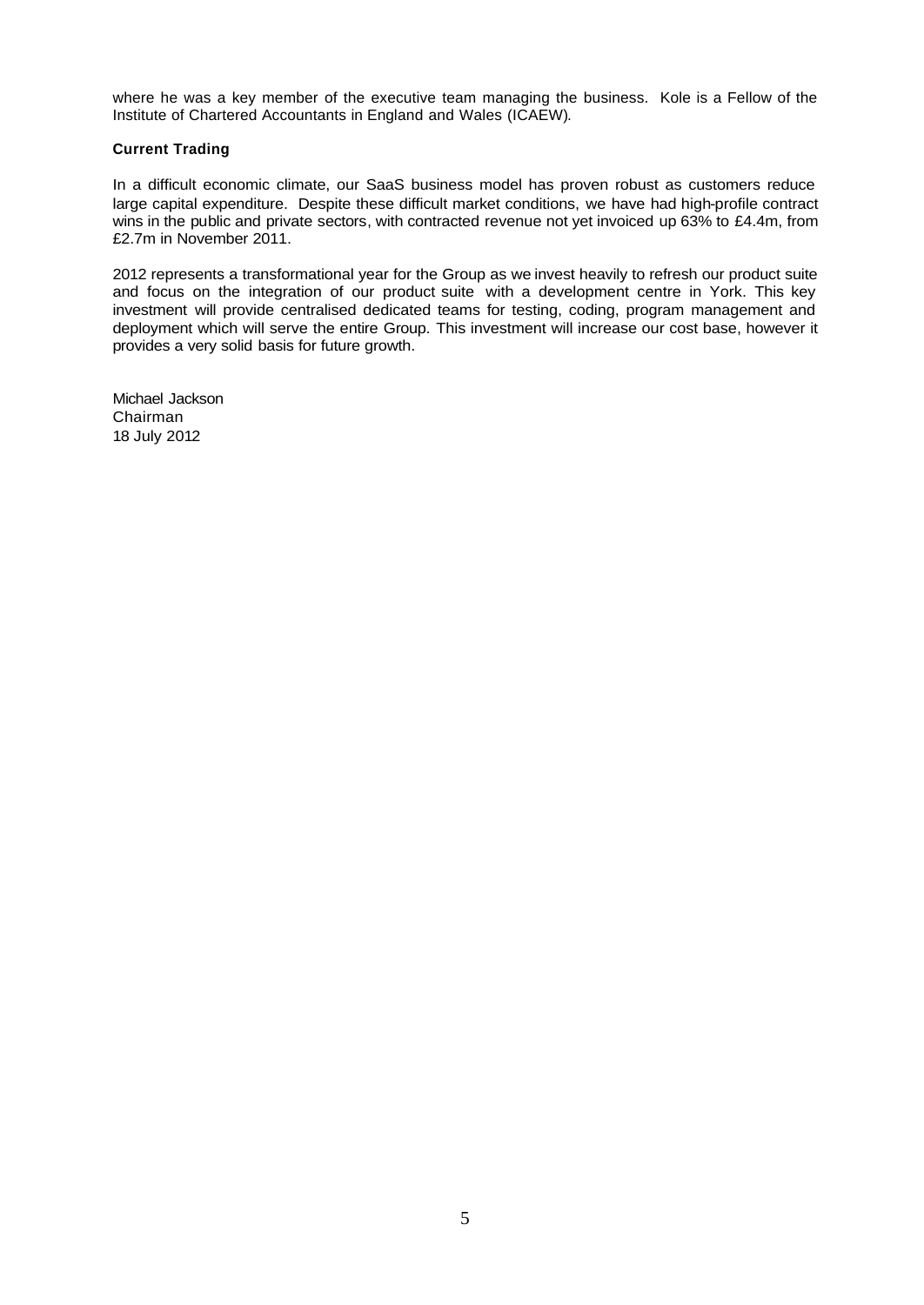## **Access Intelligence Plc Consolidated Statement of Comprehensive Income for the 6 months to 31 May 2012**

There were no recognised gains and losses in the period, or in prior periods, other than the results below

|                                                |                |                  | #Restated                    |                |
|------------------------------------------------|----------------|------------------|------------------------------|----------------|
|                                                | <b>Notes</b>   | <b>Unaudited</b> | <b>Unaudited</b><br>6 months | <b>Audited</b> |
|                                                |                | 6 months to      | to                           | Year to        |
|                                                |                | 31-May-12        | 31-May-11                    | 30-Nov-11      |
|                                                |                | £'000            | £'000                        | £'000          |
| Revenue                                        |                | 3,930            | 3,572                        | 7,233          |
| Cost of sales                                  |                | (1,300)          | (1, 106)                     | (2, 142)       |
| <b>Gross profit</b>                            |                | 2,630            | 2,466                        | 5,091          |
| Administrative expenses                        |                | (2,803)          | (2, 415)                     | (5,212)        |
| Share based payments                           |                | (25)             | (10)                         | (35)           |
| Operating (loss)/ profit                       |                | (198)            | 41                           | (156)          |
| Financial income                               |                | 22               | 5                            | 26             |
| Financial expenses                             |                | (40)             | (77)                         | (149)          |
| Loss before tax                                |                | (216)            | (31)                         | (279)          |
| Taxation                                       |                |                  |                              | 188            |
| Loss from continuing operations                |                | (216)            | (31)                         | (91)           |
| Profit attributable to discontinued operations |                |                  | 52                           | 2,192          |
| (Loss)/profit for the period                   |                | (216)            | 21                           |                |
| Other comprehensive income                     |                |                  |                              |                |
| Total comprehensive income for the period      |                | (216)            | 21                           | 2,101          |
| attributable to the owners of parent company   |                |                  |                              |                |
| <b>Earnings per share</b>                      |                |                  |                              |                |
| Continuing and discontinued operations         |                | Pence            | Pence                        | Pence          |
| Basic (loss)/profit per share                  | $\overline{2}$ | (0.09)           | 0.01                         | 0.84           |
| Diluted (loss)/profit per share                | 2              | (0.09)           | 0.01                         | 0.64           |
| Continuing operations                          |                |                  |                              |                |
| Basic loss per share                           | 2              | (0.09)           | (0.01)                       | (0.04)         |
| Diluted loss per share                         | $\overline{2}$ | (0.09)           | (0.01)                       | (0.04)         |

**# Restated - prior period comparatives have been restated to disclose Solcara as a discontinued activity**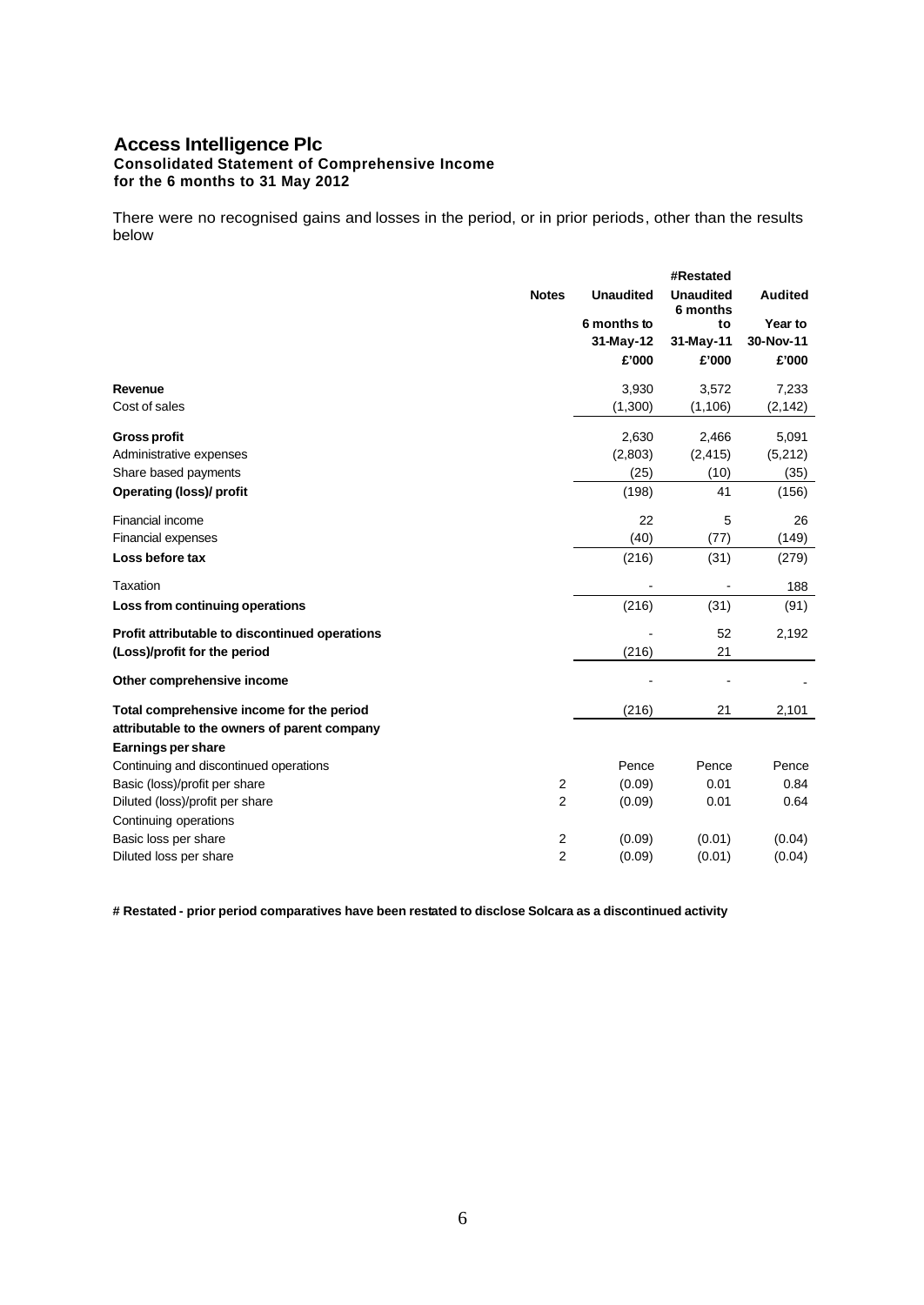#### **Consolidated Statement of Financial Position at 31 May 2012**

|                                                               | <b>Unaudited</b>  | <b>Unaudited</b>         | <b>Audited</b>    |
|---------------------------------------------------------------|-------------------|--------------------------|-------------------|
|                                                               | At 31<br>May 2012 | At 31<br><b>May 2011</b> | At 30 Nov<br>2011 |
|                                                               | £'000             | £'000                    | £'000             |
| <b>Non-current assets</b>                                     |                   |                          |                   |
| Property, plant and equipment                                 | 311               | 232                      | 249               |
| Intangible assets                                             | 8,415             | 8,465                    | 8,130             |
| Deferred tax asset                                            | 199               | 420                      | 199               |
| <b>Total non-current assets</b>                               | 8,925             | 9,117                    | 8,578             |
| <b>Current assets</b>                                         |                   |                          |                   |
| Inventories                                                   | 239               | 232                      | 253               |
| Trade and other receivables                                   | 2,549             | 2,289                    | 1,932             |
| Current income tax assets                                     |                   |                          | 0                 |
| Cash and cash equivalents                                     | 3,192             | 2,745                    | 4,162             |
| <b>Total current assets</b>                                   | 5,980             | 5,266                    | 6,347             |
| <b>Total assets</b>                                           | 14,905            | 14,383                   | 14,925            |
| <b>Current liabilities</b>                                    |                   |                          |                   |
| Trade and other payables                                      | 1,285             | 1,164                    | 803               |
| Accruals and deferred income                                  | 3,105             | 3,000                    | 2,973             |
| Current income tax liabilities                                |                   | 130                      | 0                 |
| Bank overdraft                                                |                   |                          | 2                 |
| <b>Total current liabilities</b>                              | 4,390             | 4,294                    | 3,778             |
| <b>Non-current liabilities</b>                                |                   |                          |                   |
| Interest-bearing loans and borrow<br>Deferred tax liabilities | 1,197<br>368      | 1,676                    | 1,183             |
| <b>Total non-current liabilities</b>                          | 1,565             | 548<br>2,224             | 368<br>1,551      |
| <b>Total liabilities</b>                                      | 5,955             | 6,518                    | 5,329             |
| <b>Net assets</b>                                             | 8,950             | 7,865                    | 9,596             |
|                                                               |                   |                          |                   |
| <b>Equity</b>                                                 |                   |                          |                   |
| Share capital                                                 | 1,286             | 1,286                    | 1,286             |
| <b>Treasury Shares</b>                                        | (148)             |                          | (148)             |
| Share premium                                                 |                   |                          | 0                 |
| Capital redemption reserve                                    | 191               | 191                      | 191               |
| Share option valuation reserve                                | 251               | 328                      | 226               |
| Equity reserve                                                | 126               | 176                      | 126               |
| Retained earnings                                             | 7,244             | 5,884                    | 7,915             |
| Total equity attributable to equity shareholders              | 8,950             | 7,865                    | 9,596             |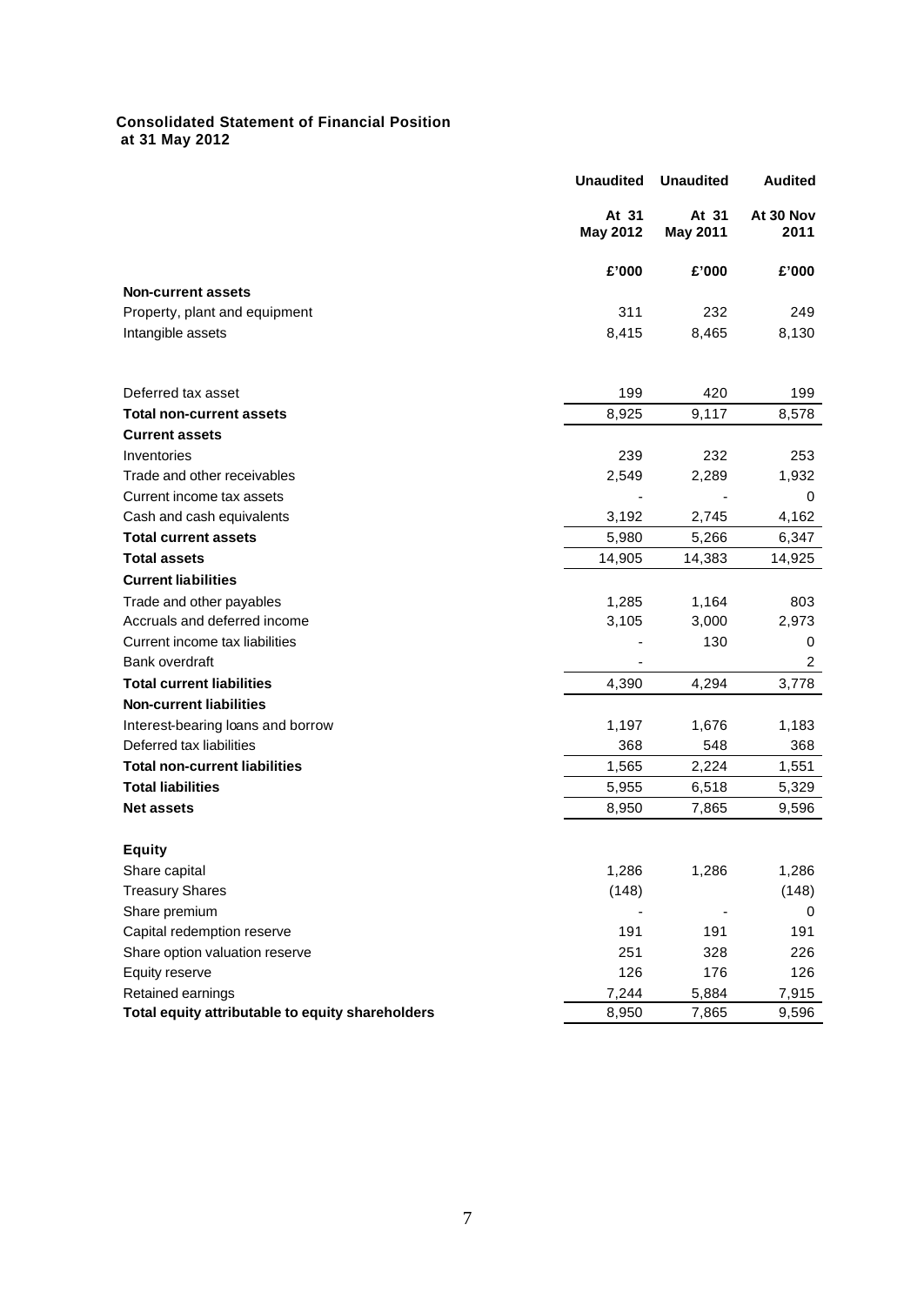#### **Consolidated Statement of Changes in Equity for the 6 months to 31 May 2012**

|                                                                          | <b>Share</b> | <b>Treasury</b>          | <b>Share</b>       | <b>Capital</b>        | <b>Share</b><br>option | <b>Equity</b>                | <b>Retained</b> | <b>Total</b> |
|--------------------------------------------------------------------------|--------------|--------------------------|--------------------|-----------------------|------------------------|------------------------------|-----------------|--------------|
|                                                                          | capital      | <b>Shares</b>            | premium<br>account | redemption<br>reserve | valuation<br>reserve   | reserve                      | earnings        |              |
| Group                                                                    | £'000        |                          | £'000              | £'000                 | £'000                  | £'000                        | £'000           | £'000        |
| At 1 Dec 2010                                                            | 1,286        | 0                        | 13,490             | 191                   | 319                    | 176                          | (7,627)         | 7,835        |
| Transfer of share<br>premium account                                     |              | $\overline{\phantom{a}}$ | (13, 490)          |                       |                        | $\qquad \qquad \blacksquare$ | 13,490          |              |
| Share based<br>payment charge<br>Total                                   |              |                          |                    |                       | 9                      |                              |                 | 9            |
| comprehensive<br>income for the<br>period                                |              |                          |                    |                       |                        |                              | 21              | 21           |
| At 31 May 2011                                                           | 1,286        | $\blacksquare$           | $\blacksquare$     | 191                   | 328                    | 176                          | 5,884           | 7,865        |
| At 1 June 2011<br>Total                                                  | 1,286        |                          |                    | 191                   | 328                    | 176                          | 5,884           | 7,865        |
| comprehensive<br>income for the<br>year                                  |              |                          |                    |                       |                        |                              | 2,080           | 2,080        |
| Equity component<br>of convertible loan<br>notes - equity<br>portion     |              |                          |                    |                       |                        | (50)                         | 28              | (22)         |
| Share-based<br>payments -<br>lapsed/exercised                            |              |                          |                    |                       |                        |                              |                 |              |
| in year<br>Share-based                                                   |              |                          |                    |                       | (32)                   |                              | 32              |              |
| payments -<br>current year<br>Tax reversal                               |              |                          |                    |                       | 13                     |                              | ٠               | 13           |
| relating to share-<br>based payment<br><b>Dividends</b><br>recognised as |              |                          |                    |                       | (83)                   |                              |                 | (83)         |
| distributions to<br>owners<br>Treasury shares                            |              | (148)                    |                    |                       |                        |                              | (257)<br>148    | (257)        |
| At 30 November<br>2011                                                   | 1,286        | (148)                    |                    | 191                   | 226                    | 126                          | 7,915           | 9,596        |
| At 1 December<br>2011                                                    | 1,286        | (148)                    |                    | 191                   | 226                    | 126                          | 7,915           | 9,596        |
| Total<br>comprehensive<br>income for the                                 |              |                          |                    |                       |                        |                              |                 |              |
| year<br>Share-based<br>payments -                                        |              |                          |                    |                       |                        |                              | (216)           | (216)        |
| current year<br>Dividends<br>recognised as<br>distributions to           |              |                          |                    |                       | 25                     |                              |                 | 25           |
| owners                                                                   |              |                          |                    |                       |                        |                              | (455)           | (455)        |
| At 31 May 2012                                                           | 1,286        | (148)                    |                    | 191                   | 251                    | 126                          | 7,244           | 8,950        |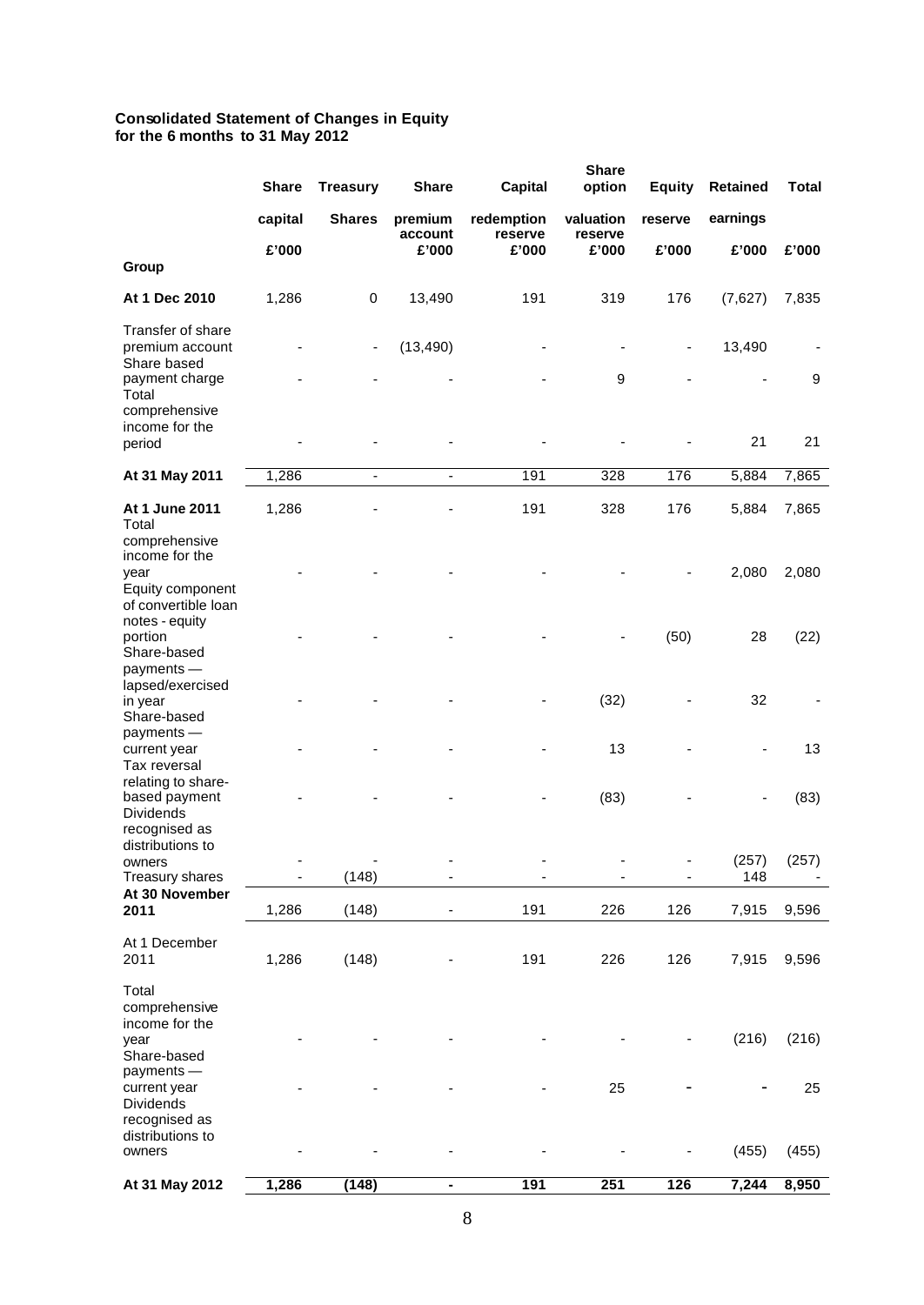# **Consolidated Statement of Cash Flow for the 6 months to 31 May 2012**

|                                                                                                    | <b>Unaudited</b> | <b>Unaudited</b>         | Audited   |
|----------------------------------------------------------------------------------------------------|------------------|--------------------------|-----------|
|                                                                                                    | 6 months<br>to   | 6 months<br>to           | Year to   |
|                                                                                                    | 31-May-12        | 31-May-11                | 30-Nov-11 |
|                                                                                                    | £'000            | £'000                    | £'000     |
| Cash flows from continuing operating activities                                                    |                  |                          |           |
| (Loss)/profit for the period attributable to equity shareholders of the parent<br>Adjustments for: | (216)            | (31)                     | (91)      |
| Depreciation                                                                                       | 76               | 45                       | 86        |
| Impairment of intangible assets                                                                    |                  | 85                       | 421       |
| Share option valuation charge                                                                      | 25               | 10                       | 35        |
| Loss on disposal of property, plant and equipment                                                  |                  | $\overline{\phantom{a}}$ | 1         |
| Financial income                                                                                   | (22)             | (5)                      | (26)      |
| Financial expense                                                                                  | 40               | 77                       | 149       |
| Taxation                                                                                           |                  |                          | (188)     |
| Operating (loss)/profit before changes in working capital and provisions                           | (97)             | 181                      | 387       |
| (Increase)/decrease in trade and other receivables                                                 | (617)            | 364                      | 286       |
| Decrease in inventories                                                                            | 14               | 13                       | (5)       |
| Increase in trade and other payables                                                               | 551              | 184                      | 126       |
| Net cash (outflow)/inflow the continuing operations                                                | (149)            | 742                      | 794       |
| Tax received                                                                                       |                  | 7                        | 61        |
| Net cash (outflow)/inflow from continuing operating activities                                     | (149)            | 749                      | 855       |
| Cash flows from investing in continuing activities                                                 |                  |                          |           |
| Interest received                                                                                  | 22               | 5                        | 26        |
| Acquisition of property, plant and equipment                                                       | (62)             | (93)                     | (134)     |
| Proceeds of sale of subsidiary (net)                                                               |                  |                          | 2,345     |
| Cost of software development                                                                       | (284)            | (12)                     | (314)     |
| Net cash (outflow)/inflow from investing in continuing activities                                  | (324)            | (100)                    | 1,923     |
| Cash flows from financing continuing activities                                                    |                  |                          |           |
| Interest paid                                                                                      | (40)             | (56)                     | (118)     |
| Issue of equity share capital                                                                      |                  |                          |           |
| Issue of loan notes                                                                                |                  |                          | (500)     |
| Repayment of borrowings                                                                            |                  | (13)                     | (25)      |
| Payment of dividend                                                                                | (455)            |                          | (257)     |
| Net cash outflow from financing continuing activities                                              | (495)            | (69)                     | (900)     |
| Net (decrease)/increase in cash and cash equivalents                                               | (968)            | 580                      | 1,878     |
| Cash (outflow)/inflow from discontinued operations                                                 |                  | (50)                     | 68        |
| Opening cash and cash equivalents                                                                  | 4,160            | 2,214                    | 2,214     |
| Closing cash and cash equivalents                                                                  | 3,192            | 2,744                    | 4,160     |
|                                                                                                    |                  |                          |           |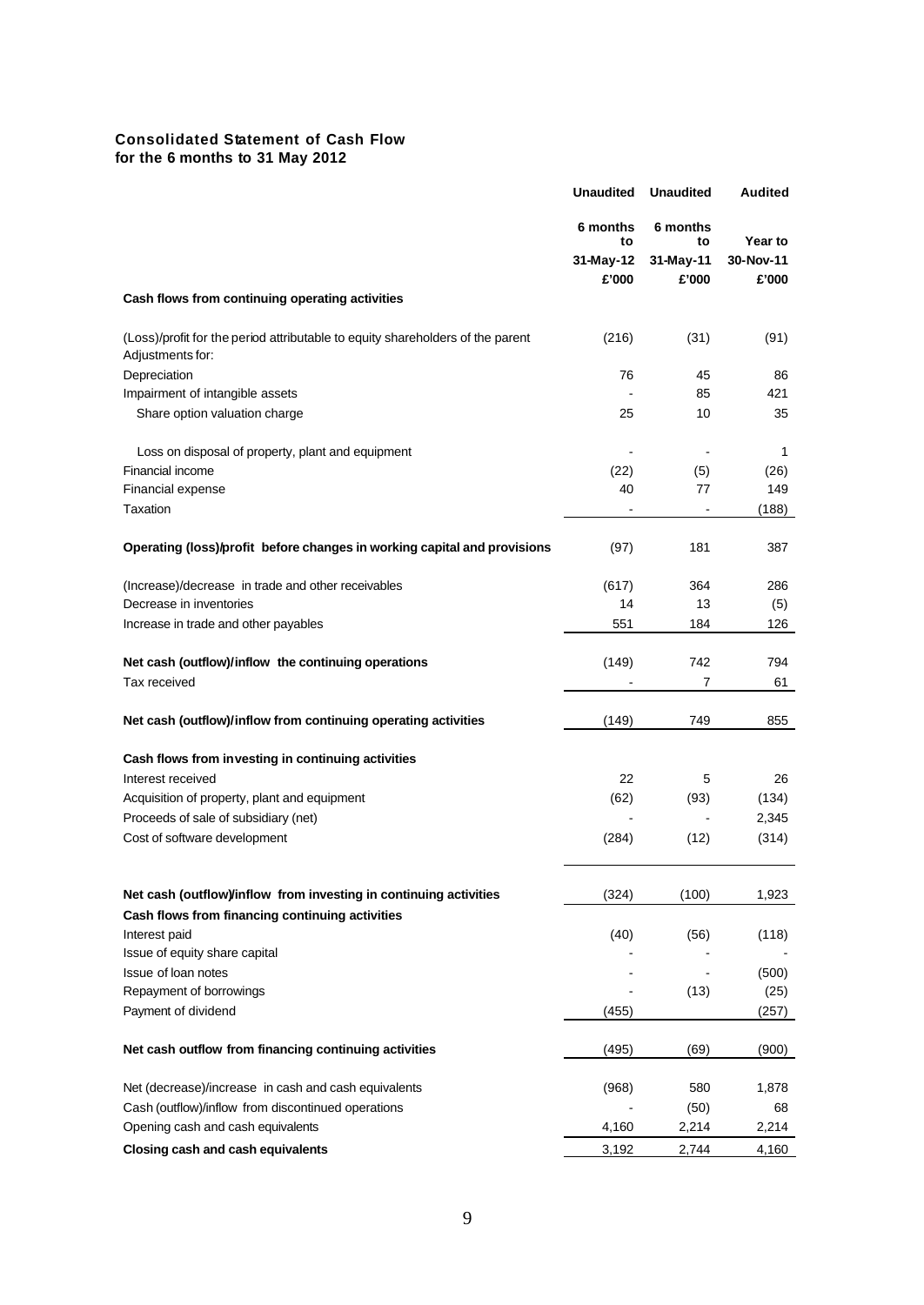## **Notes**

### **1. Unaudited notes**

## **Basis of preparation and accounting policies**

The condensed financial statements are unaudited and were approved by the Board of Directors on 17 July 2012.

The interim financial information for the six months ended 31 May 2012, including comparative financial information, has been prepared on the basis of the accounting policies set out in the last annual report and accounts, with the exception of the amendment to IAS 1 (Presentation of Financial Statements) referred to below, and in accordance with International Financial Reporting Standards ("IFRS"), including IAS 34 (Interim Financial Reporting), as issued by the International Accounting Sta ndards Board and adopted by the European Union.

The preparation of the interim financial statements requires management to make judgements, estimates and assumptions that affect the application of accounting policies and the reported amounts of assets, liabilities, income and expense. Actual results may subsequently differ from those estimates.

In preparing the interim financial statements, the significant judgements made by management in applying the Group's accounting policies and key sources of estim ation uncertainty were the same, in all material respects, as those applied to the consolidated financial statements for the year ended 30 November 201 1.

Prior period comparatives have been restated to reflect Solcara as a discontinuing activity in H1 2011.

The Group has elected to present comprehensive income in one statement.

### **Going concern assumption**

The Group manages its cash requirements through a combination of operating cash flows and long term borrowings in the form of convertible loan notes.

The Group's forecasts and projections, taking account of reasonably possible changes in trading performance, show that the Group should be able to operate within its existing cash deposits.

Consequently, after making enquires, the Directors have a reasonable expectation that the Group has adequate resources to continue in operational existence for the foreseeable future. Accordingly, they continue to adopt the going concern basis of accounting in preparing the interim financial statements.

### **Information extracted from 2011 Annual Report**

The financial figures for the year ended 30 November 2011, as set out in this report, do not constitute statutory accounts but are derived from the statutory accounts for that financial year.

The statutory accounts for the year ended 30 November 2011 were prepared under IFRS and have been delivered to the Registrar of Companies. The auditors reported on those accounts. Their report was unqualified, did not draw attention to any matters by way of emphasis and did not include a statement under Section 498(2) or 498(3) of the Companies Act 2006.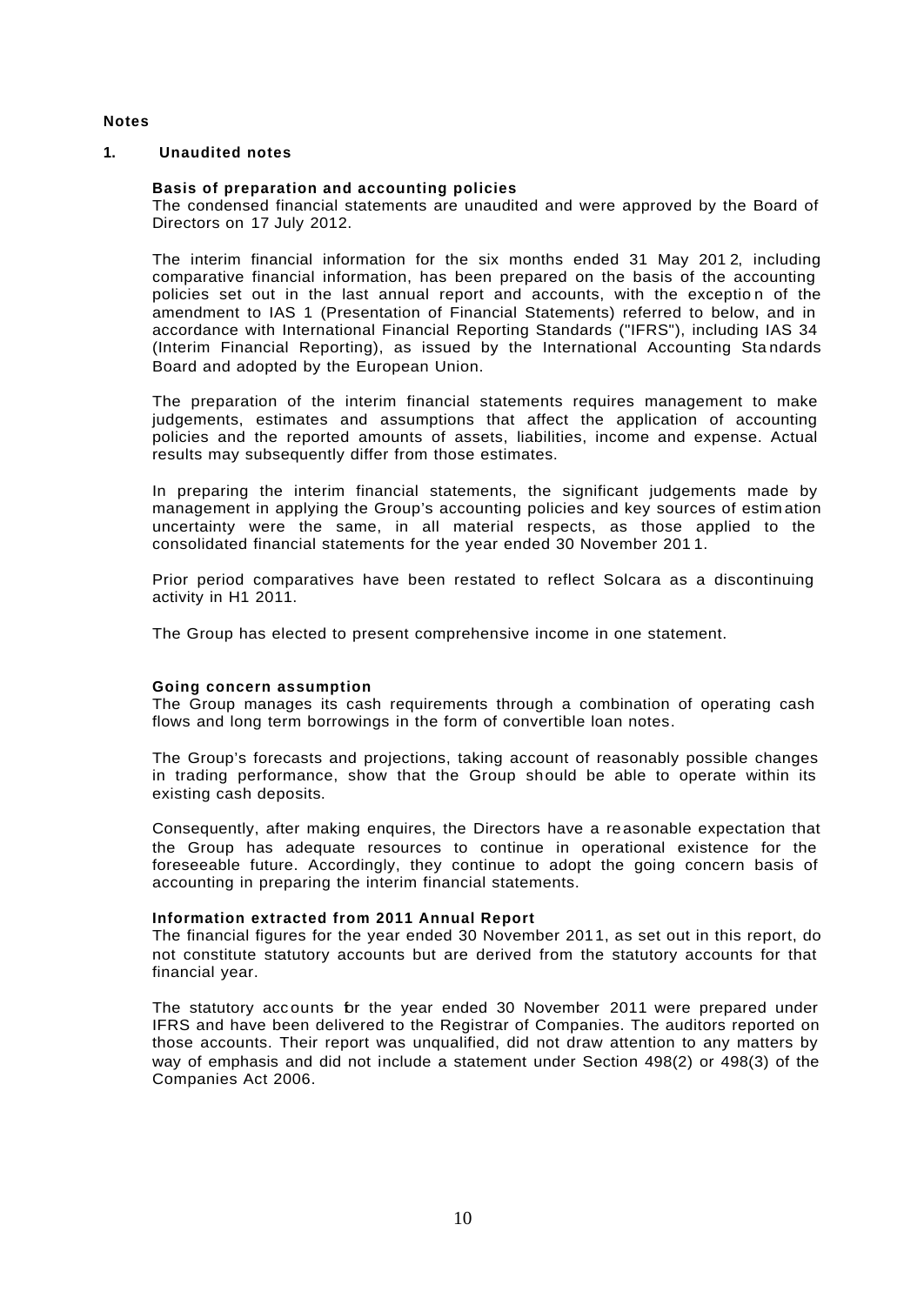## **2. Earnings per share**

The calculation of earnings per share is based upon the (loss)/ profit after tax for the respective period, for, firstly, the continuing and di scontinued operations and, secondly continuing operations only . The weighted average number of ordinary shares used in the calculation of basic earnings per share is based upon the number of ordinary shares in issue in each respective period. This has been adjusted for the effect of potentially dilutive share options granted under the company's share option schemes and in connection with the convertible loan notes in calculating the diluted earnings per share.

This has been computed as follows:

| Continuing<br>and                       |                     |                |                     |                |              |                |
|-----------------------------------------|---------------------|----------------|---------------------|----------------|--------------|----------------|
| discontinued                            | H <sub>1</sub> 2012 |                | H <sub>1</sub> 2011 |                | FY 2011      |                |
| <b>Operations</b>                       |                     |                |                     |                |              |                |
|                                         | <b>Basic</b>        | <b>Diluted</b> | <b>Basic</b>        | <b>Diluted</b> | <b>Basic</b> | <b>Diluted</b> |
| Loss/(profit)<br>after tax              |                     |                |                     |                |              |                |
| (E000's)                                | (216)               | (216)          | 21                  | 21             | 2,101        | 2,101          |
|                                         |                     |                |                     |                |              |                |
| Number of<br>shares                     | 227,604,029         | 300,257,811    | 257,720,696         | 333, 377, 641  | 251,581,201  | 329,197,511    |
|                                         |                     |                |                     |                |              |                |
| (Loss)/earnings<br>per share<br>(pence) | (0.09)              | (0.09)         | 0.01                | 0.01           | 0.84         | 0.64           |
| Continuing<br>operations                |                     |                |                     |                |              |                |
|                                         |                     |                | restated            | restated       |              |                |
| Loss after tax<br>(£000's)              | (216)               | (216)          | (31)                | (31)           | (91)         | (91)           |
|                                         |                     |                |                     |                |              |                |
| Number of<br>shares                     | 227,604,029         | 300,257,811    | 257,720,696         | 333, 377, 641  | 251,581,201  | 329,197,511    |
|                                         |                     |                |                     |                |              |                |
| Earnings/(Loss)<br>per share<br>(pence) | (0.09)              | (0.09)         | (0.01)              | (0.01)         | (0.04)       | (0.04)         |

### **Notes to Editors:**

Access Intelligence plc delivers Software-as-a-Service ("SaaS") solutions which help enhance corporate governance, mitigate risk and drive compliance for the public and private sectors. The board is headed by Michael Jackson as Executive Chairman, Joanna Arnold as COO and Kole Dhoot as CFO.

### **Product Portfolio**

# **e-Procurement**

SaaS procurement & contract management solutions delivering cost savings to both the public and private sectors through procurement portals that facilitate aggregation. Due North's public sector customers are focused on transparency and best practice procurement procedures to ensure fairness and equality in their supply chain. Due North's private sector customers have an emphasis on mitigating supply chain risk through monitoring contracts and supplier standards.